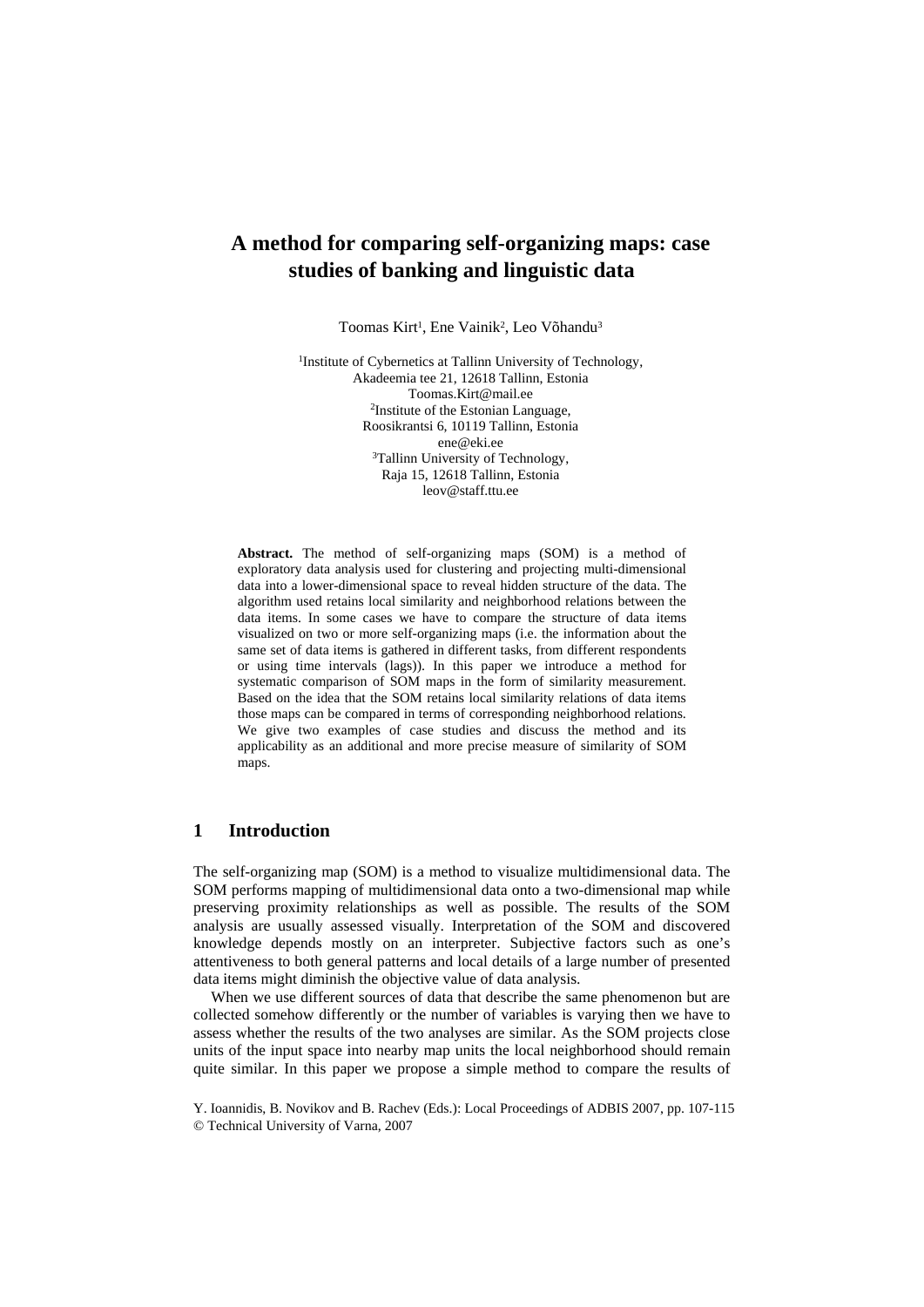A method for comparing self-organizing maps: case studies of banking and linguist ... 108

different self-organizing maps. The methodology is based on the measurement of similarities of the local neighborhood.

In the first part of the paper the used methods and techniques including similarity measurement methodology are introduced. In the second part of the paper two data sets as case studies are used to illustrate the similarity measurement methodology. Finally there is a discussion to analyze the results and the accuracy of the methodology.

# **2 Self-organizing Map**

The self-organizing map [2] is a powerful tool to visualize high-dimensional data. It projects nonlinear relationships between high-dimensional input data into a twodimensional output grid (map). The SOM is an artificial neural network that uses an unsupervised learning algorithm without prior knowledge how systems input and output are connected. For visualization of the self-organizing map a Unified distance matrix (U-matrix) is used. The analysis has been performed by the SOM toolbox [4].

# **3 Dimensionality Reduction**

To reduce dimensionality of the data we use the principal component analysis (PCA). The main idea of PCA is to reduce the dimensionality of a data set consisting of a large number of interrelated variables, while retaining as much as possible of the variation present in the data set [1]. The PCA transforms the data linearly and projects original data on a new set of variables that are called the principal components. Those are uncorrelated and ordered so that the first few components represent most of the variation of the original variables.

# **4 Matrix Reordering**

The matrix reordering is a structuring method for graphs (and general data tables). The method reorganizes the neighborhood graph data vertices according to specific property – systems monotonicity [8], [9]. For example, we start with a simpleminded graph input variant. Then we calculate the Hamming similarity matrix S for the given graph. To reorder the graph for an easy visibility we will find the row sums of H. Then we take the weakest object in the system (one with the minimal row sum) and subtract that chosen object's similarities from the sum vector. We repeat that elimination step n times whereby z is the evolving list of graph nodes in the elimination order. And as the last step we print our graph g in the new order z. The examples of such reordering can be seen in our case studies (Fig.3, Fig.5).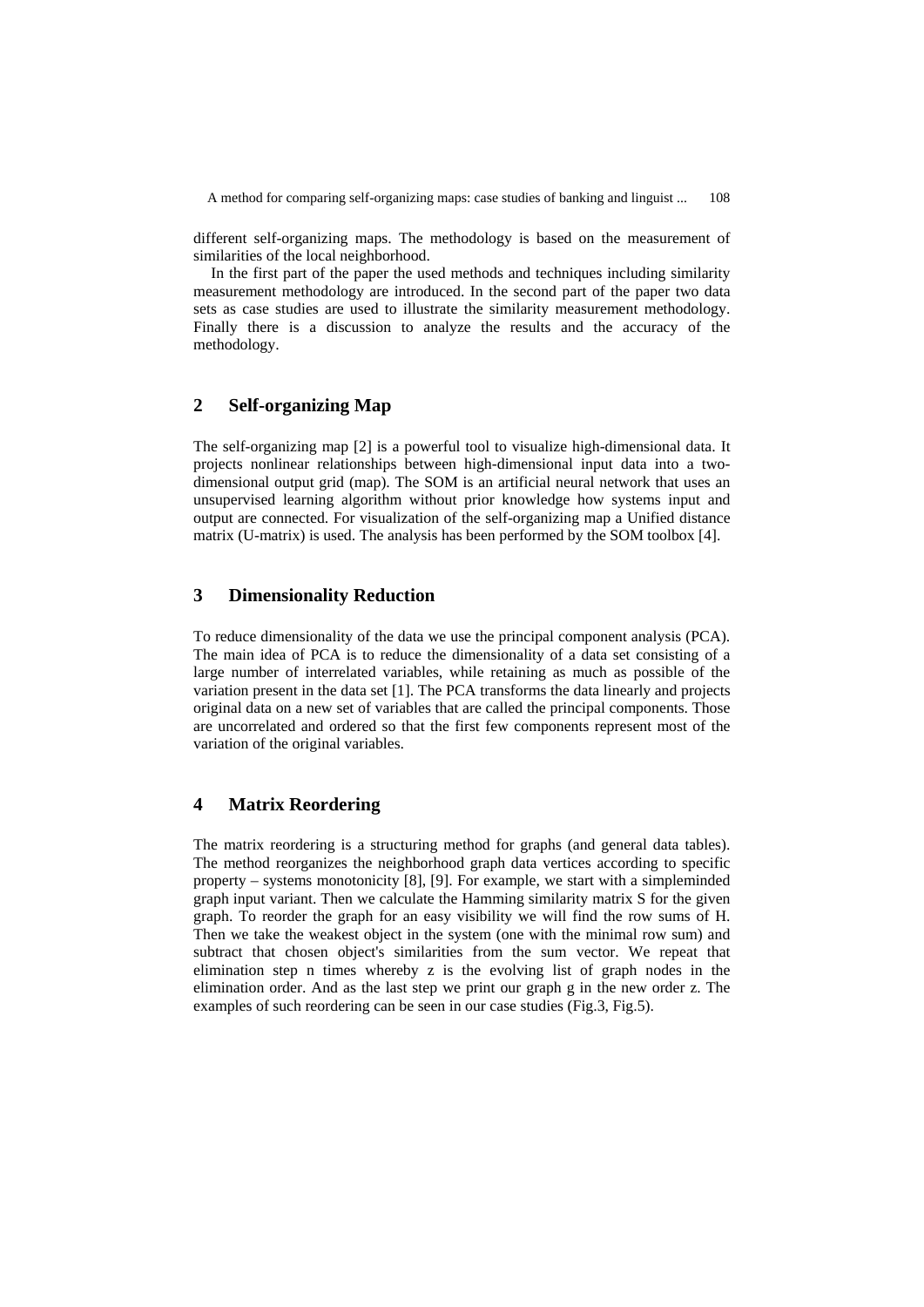# **5 Methodology of Similarity Measurement**

While the SOM represents data on two-dimensional topological maps the local topological relations between data items can be used to assess whether the maps have similar structure. The local neighborhood is the basis of our approach to measure the similarity between maps and we expect the neighborhood relations to remain stable even when the overall orientation of the map changes.

The proposed methodology to measure similarity between the self-organizing maps consists of four main steps.



**Fig. 1.** Neighborhood relations on the SOM.

Firstly, to analyze general organization the resulting map is visually examined and clusters and their borders are identified, also the general orientation and locations of data items are identified. Thereafter the matrix of neighborhood relations is formed. Neighborhood assessment is based on the location of the best matching units (BMU a point on the map that is the closest to the input data vector) on the self-organizing map. Two data items are neighbors if they are marked to locate on the same node or in the neighboring nodes depending on the neighborhood range. The neighborhood on the hexagonal map is demonstrated on Fig. 1. The neighborhood matrix is an n-by-n square symmetric matrix N where n is the number of data items and the matrix can also be regarded as a graph. If there is neighborhood relation between i*th* and j*th* element then the value of the matrix element is marked 1 and 0 otherwise.

$$
n_{ij} = \begin{cases} 1, if neighbor \\ 0, otherwise \end{cases}
$$

Next stage of similarity analysis is the calculation and assessment of similarity coefficients [6]. The coefficients have typically values between 0 and 1. A value 1 indicates that the two objects are completely similar and a value 0 indicates that the objects are not at all similar. We have used two coefficients, such as the Simple Matching Coefficient (SMC) and Jaccard coefficient (J).

$$
SMC = \frac{\text{number of matches}}{\text{total number of variables}}.
$$
 (1)

The SMC rates positive and negative similarity equally and can be used if positive and negative values have equal weight.

Jaccard Coefficient (J) is used if the negative and positive matches have different weights (are asymmetric).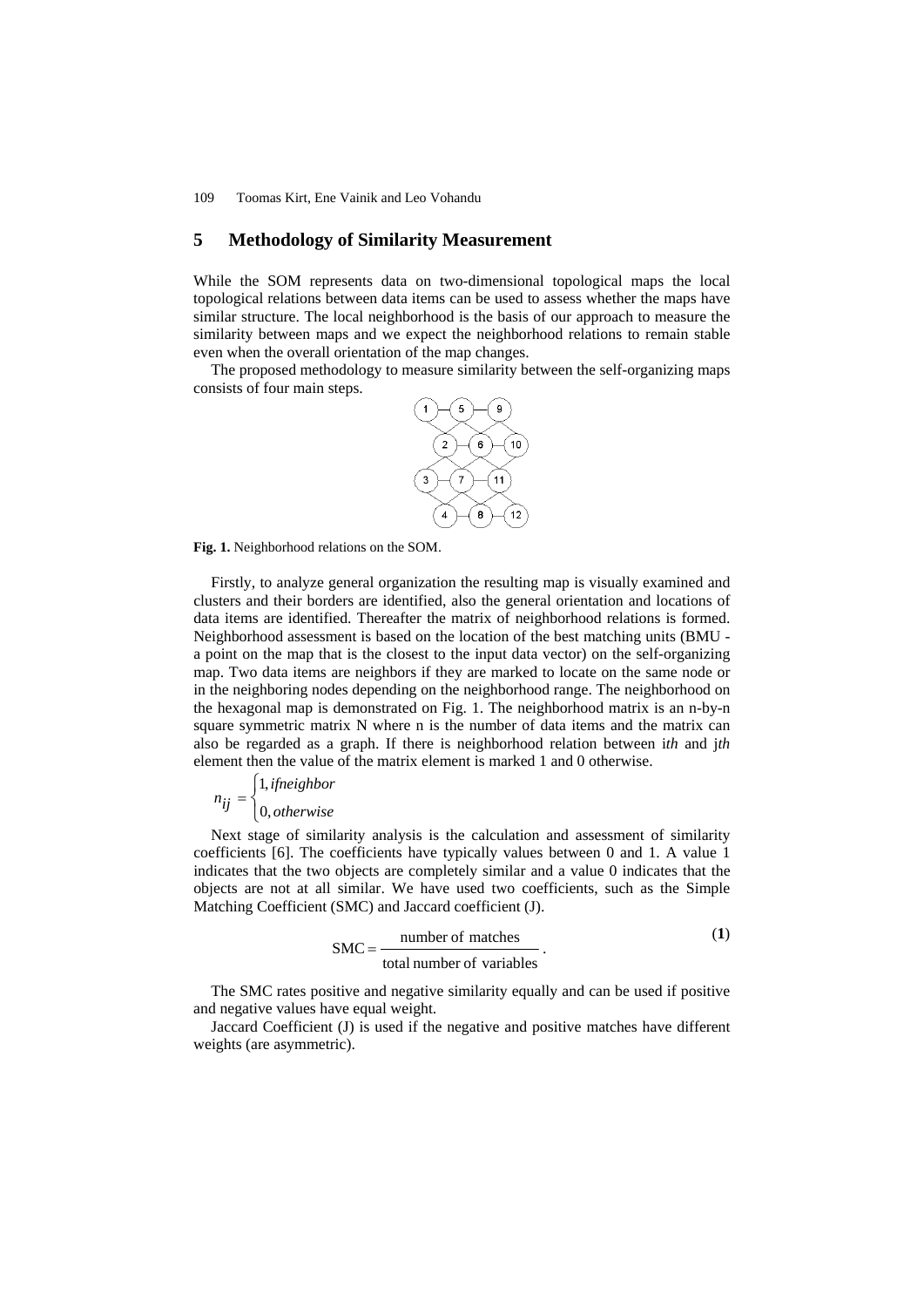$$
J = \frac{number\ of\ positive\ matches}{number\ of\ variables\ -negative\ matches} \tag{2}
$$

Jaccard Coefficient ignores negative matches and can be used if the variables have many 0 values.

If the value of the Jaccard coefficient and SMC is below 0.5 then the number of positive matches is less than half of the total matches.

Fourth part of the similarity measurement consists of finding how much the two neighboring matrixes are identical what is a maximum isomorphic subset. The task is not as complicated as the general isomorphic graph problem, because the order of the data items is known and to identify the maximum isomorphic subgraph we can use an AND operator. If  $a_{ij} \& b_{ij}$  (elements of the neighborhood matrixes have both value 1), then the neighborhood relation is isomorphic. Here we can perform a new meta-level analysis and reorder and visualize the isomorphic sub-graph to see commonly shared information between two maps. For output the Graphviz<sup>1</sup> software has been used.

# **6 Case Studies**

We use two sets of data to illustrate the method of similarity measurement. The first is a research into the concepts of emotion in Estonian language. The survey consisted of two parts and as a result two different data matrixes describe the same set of emotion concepts. In our meta-analysis we attempt to analyze whether and to what extent the results of two tasks are comparable. The second data set is banking data. In this case the purpose of our meta-analysis is to detect whether and to what degree the dimensionality reduction method (PCA) applied to the data has preserved its structure. Those two data sets reveal different aspects of the comparison methodology.

#### **6.1 Study of Estonian Concepts of Emotion**

The purpose of the study was to discover the hidden structure of the Estonian emotion concepts and test a hypothesis that the way the information about concepts is collected can influence its emergent structure. Two lexical tasks were carried out providing information about emotion concepts either through their relation to the episodes of emotional experience or through semantic interrelations of emotion terms (synonymy and antonymy).

#### **Subjects and procedures**

The inquiry was carried out in written form during the summer months of 2003 in Estonia. There were 24 emotion concepts selected for the study based on the results of tests of free listings [7] and also on word frequencies in the corpora. The participants

<sup>&</sup>lt;sup>1</sup> Graph Visualization Software available from http://www.graphviz.org/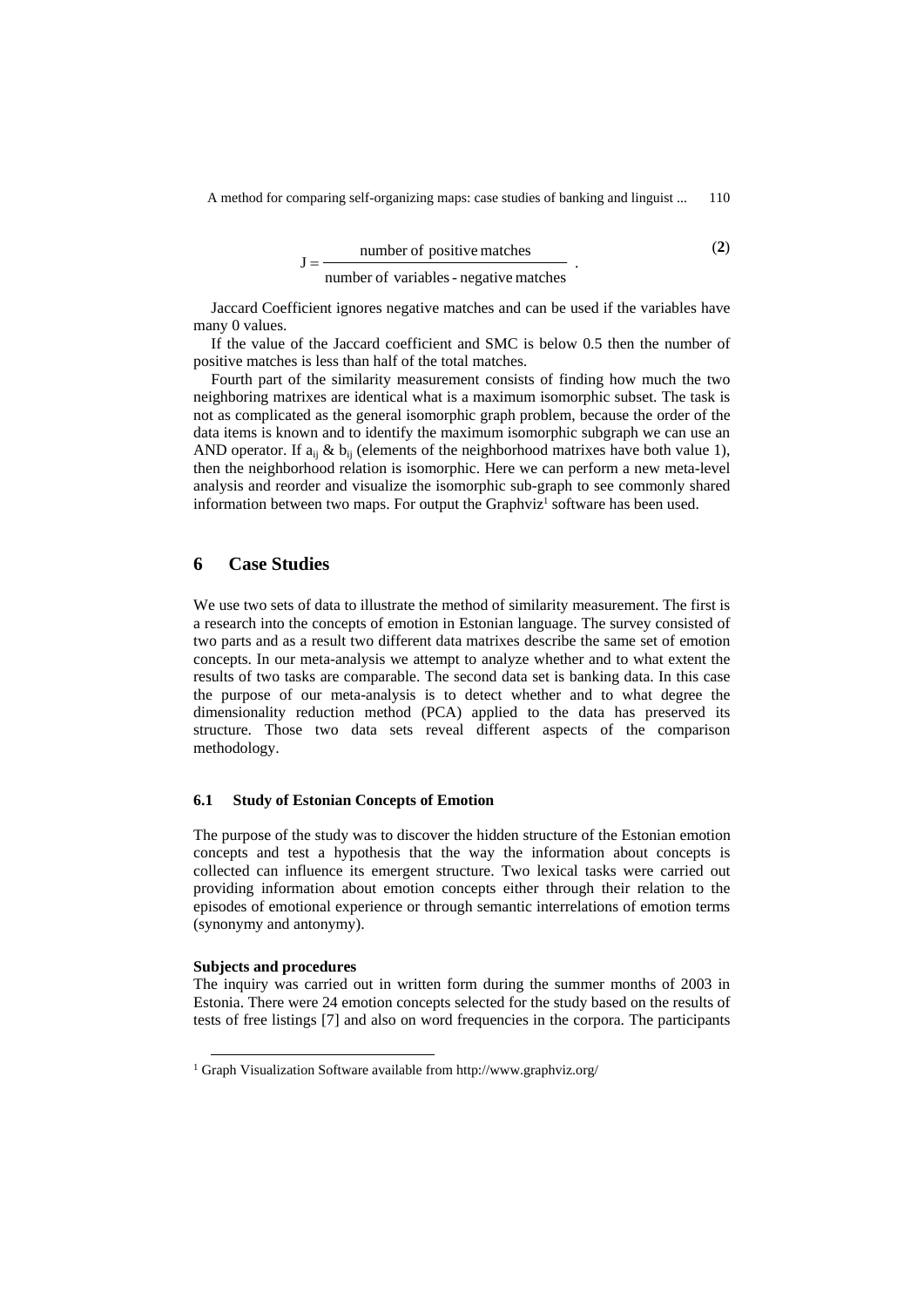had to complete two tasks measuring the concepts by means of different levels of knowledge (see [10]). In the first task they had to evaluate the meaning of every single word against a set of seven bipolar scales, inspired by the Osgood's method of semantic differentials [5]. In the second task the same participants had to elicit emotion terms similar and opposite by meaning to the same 24 stimulus words.

#### **Analysis by SOM and meta-analysis of neighborhood relations**

The data of both tasks was analyzed by SOM (Fig. 2). In a visual comparison of the two maps we could see completely different structures, but there is a clear distinction of concepts of positive vs. negative emotions observable on both maps. The locations of these clusters are reversed, however. In addition, the upper part of Fig. 2b is divided into two subclusters as there is a group of concepts located in the uppermost right edge of the graph. It is hard to decide whether the obtained structures are different enough to claim the hypothesis that the way of approach (in form of our two tasks) can influence the emerging conceptual structure, proved.



**Fig. 2.** a) Results of the Task 1 (24 concepts evaluated on the seven bipolar scales), b) Results of the Task 2 (24 concepts arranged according to relations of synonymy and antonymy)

**Table 1.** Neighbourhood similarity of the SOM of conceptual data

|       |       |       | Neig. Task 1 Task 2 Similar Total SMC |       |               | Jaccard |
|-------|-------|-------|---------------------------------------|-------|---------------|---------|
| range | neig. | neig. | neig.                                 | neig. |               | coef.   |
|       | 96    | 100   | 52                                    | 144   | 0.8403 0.3611 |         |
| 2     | 198   | 216   | 150                                   | 264   | 0.8021        | 0.5682  |
| 3     | 276   | 346   | 230                                   | 392   | 0.7188        | 0.5867  |

The summary of the neighborhood relations between two tasks is given in Table 2. The number of relations is measured with different range of neighborhood, starting from 1 to 3. Increase in neighborhood range causes also increase in the number of relevant neighborhood relations. The SMC coefficient is decreasing if the neighborhood is increasing because of possible connections between the words that actually do not belong to the same neighborhood. We could use the SMC as an indicator of stability. Jaccard coefficient is increasing if the neighborhood range is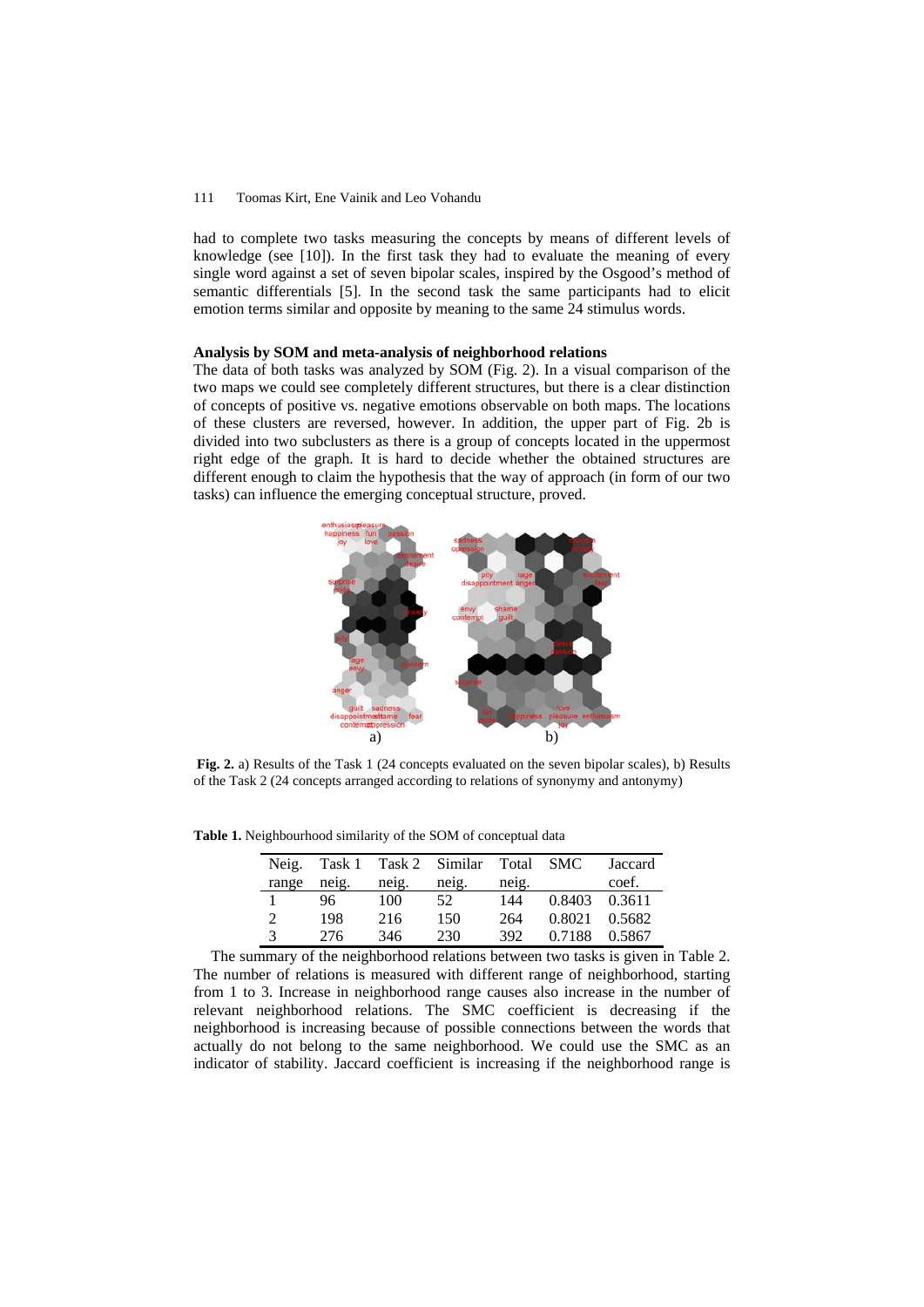A method for comparing self-organizing maps: case studies of banking and linguist ... 112

widening and there is tendency to have more positive matches if the number of neighborhood relations increases.

As far as the neighborhood range remains open it is still difficult to decide, whether the two SOMs of our two tasks were different enough to claim our hypothesis of the case study proven.

The second step of meta-analysis is to find a maximum isomorphic sub-graph and to find a clue what the suitable range of the neighborhood could be. In the case the neighborhood range was provisionally set on 1, several separate fragments of conceptual networks were formed. The general structure of the data did not appear as a connected system. With the neighborhood range 2, the graph became connected. One can speculate that it represents the communal structure or a backbone of the conceptual data gathered from two tasks. The reordered data matrix and its graph are visible on Fig. 3. The lighter part of the reordered matrix is isomorphic part of the matrix.



**Fig. 3.** Reordered and visualized isomorphic subgraph of lexical data (Task 1 vs. Task 2). Neighborhood range 2.

A conclusion can be drawn, that the match of the two structures based on our two tasks is partial, and it is measurable in principle. The degree of measured structural isomorphism depends on the rigidity of the selected criteria of neighborhood.

### **6.2 Study of Banking Data**

The second data set is used to illustrate the impact of dimensionality reduction by PCA on the SOM maps. The aim of the study is to measure the similarity between the results of SOM mapping of original data and reduced data.

### **The Banking Data**

The second data set consists of banking data (1997—2000; http://www.bankofestonia.info). We have used 133 public quarterly reports by individual banks as a balance sheet and profit / loss statement (income statement). The 50 most important variables have been selected to form a short financial statement of a bank. All the variables are normalized by the variable of total assets to make the reports comparable.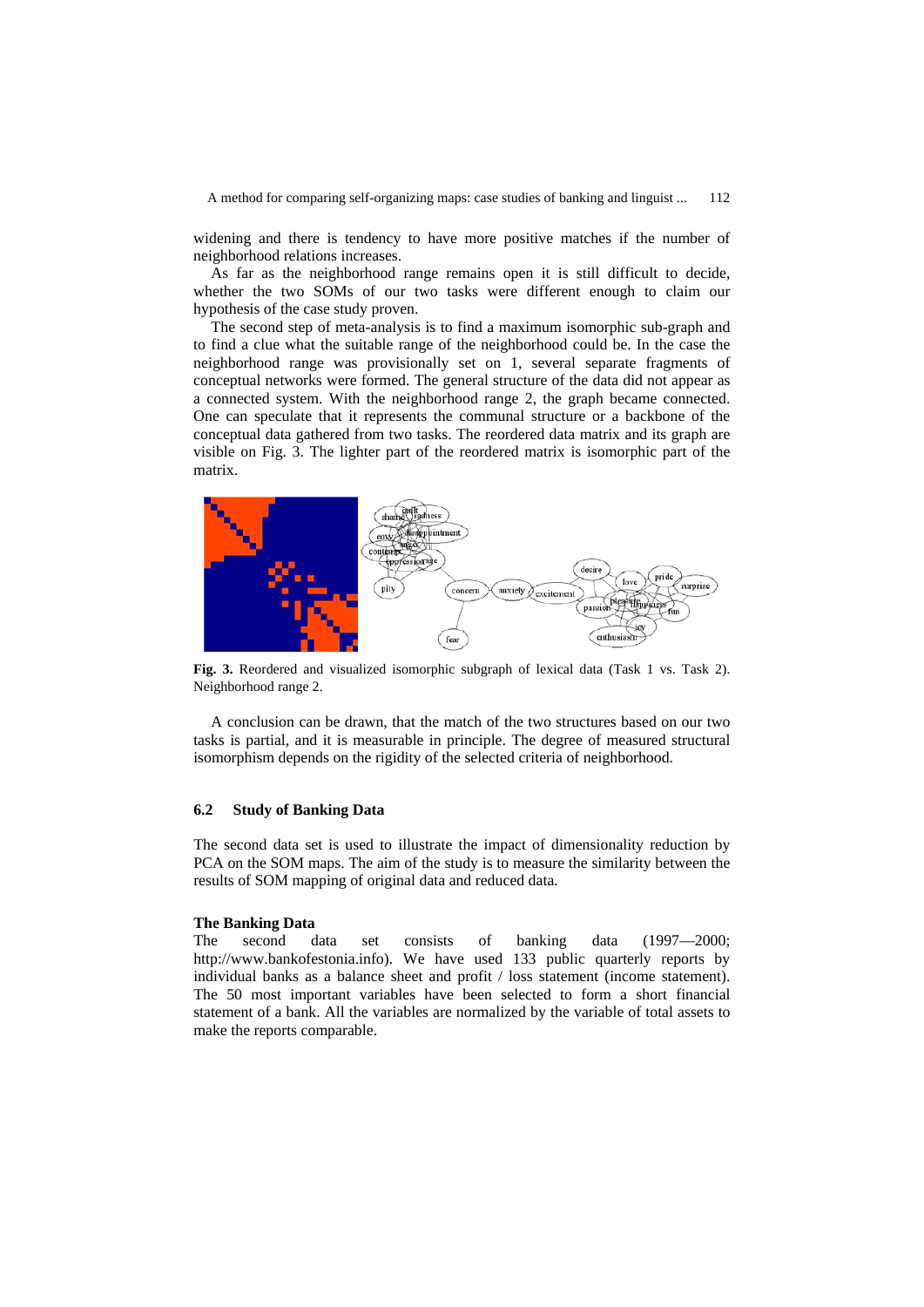#### **Analysis by SOM and meta-analysis of neighborhood relations**

We formed three sets of the banking data. The first set consisted of all 50 original variables (Original), for the second set 26 principal components describing 95% of variation were selected (PCA95) and for the third set 5 principal components describing 50% of variation were selected (PCA50). From those data sets three selforganizing maps were created (Fig. 4). Our aim has been to measure how similar those maps are and whether similar banks are projected into nearby map units in all cases.



**Fig. 4.** a) SOM of 50 original variables, b) SOM of 26 principal components describing 95% of variation, c) of 5 principal components describing 50% of variation

Analyzing the maps visually we can see that in general the maps have a similar structure. As we are interested in overall structure we marked only the first BMUs on the map. The labels are referring to the number of a report. Comparing the SOMs we could identify one bigger group on top, another on bottom and a darker area between them. The original and PCA50 map seem to be rather similar but in case of the PCA95 left-right sides are interchanged. On the bigger light area on top of the SOM there are located the bigger and main retail banks. At the bottom some smaller and niche banks are gathered.

|  |  |  |  |  |  |  |  |  |  |  | Table 2. Neighbourhood similarity of the SOM of banking data |
|--|--|--|--|--|--|--|--|--|--|--|--------------------------------------------------------------|
|  |  |  |  |  |  |  |  |  |  |  |                                                              |

| Experiment       | Neig.<br>range | Orig<br>neig. | PCA neig. | Similar<br>neig. | Total<br>neig. | <b>SMC</b> | Jaccard<br>coef. |
|------------------|----------------|---------------|-----------|------------------|----------------|------------|------------------|
| Orig vs. PCA 95% | 1              | 1876          | 1772.     | 1426             | 2222           | 0.9550     | 0.6418           |
| Orig vs. PCA 50% |                | 1876          | 2120      | 1480             | 2516           | 0.9414     | 0.5882           |
| Orig vs. PCA 95% | 2              | 4078          | 3972      | 3122             | 4928           | 0.8979     | 0.6335           |
| Orig vs. PCA 50% |                | 4078          | 4038      | 3046             | 5070           | 0.8856     | 0.6008           |

In Table 2 the similarity measurement coefficients of the banking data are given. The density of data items on the map is quite high and it is also visible in the number of neighborhood relations. There is a slight difference in the number of neighborhood relations between PCA95 and PCA50. It shows that the PCA retains the internal structure of the data items. The SMC value is very high in all cases, but is becoming lower if the neighborhood range is widening. The Jaccard coefficient shows about 0.6 similarities between the different representations of the data items.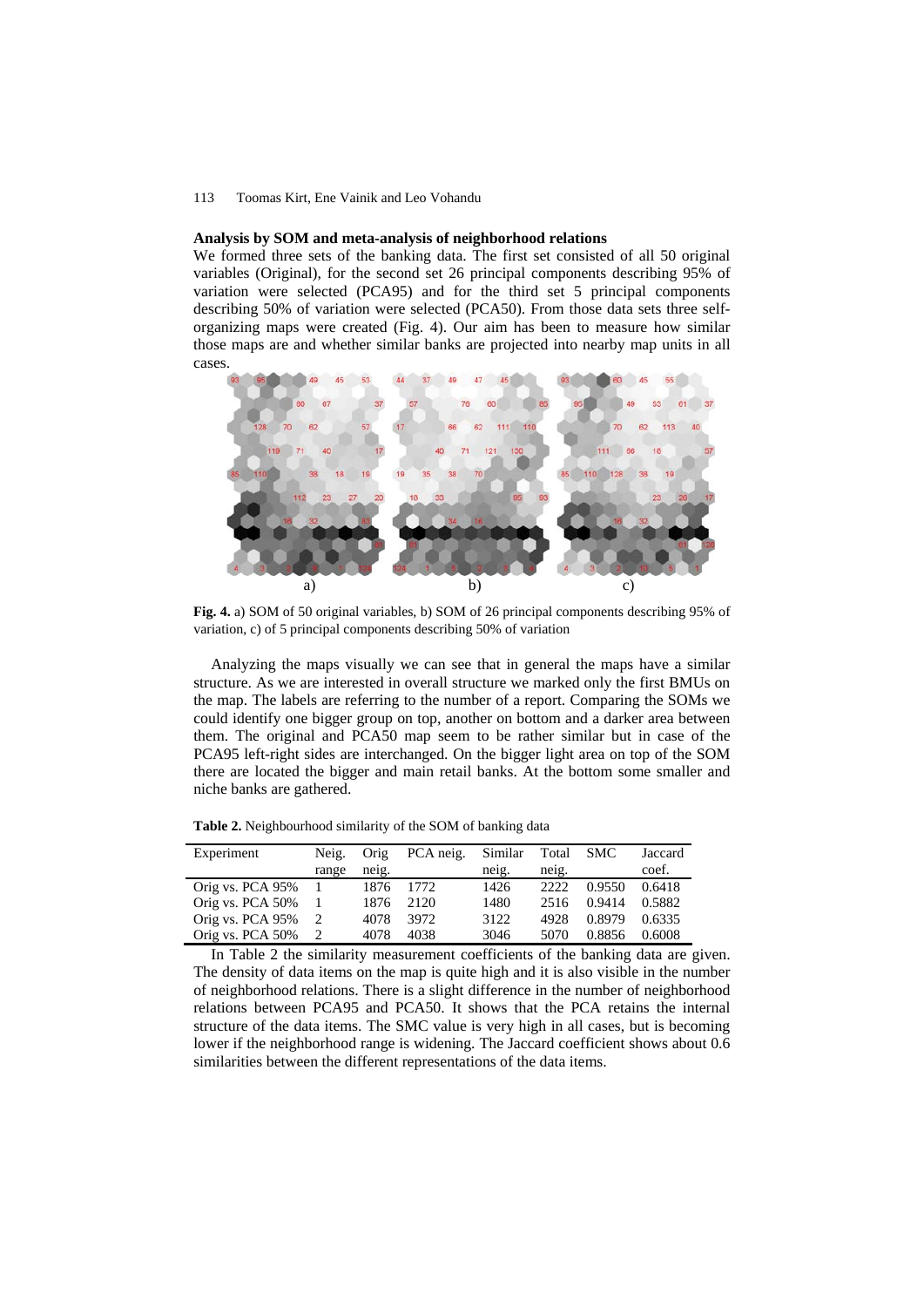A method for comparing self-organizing maps: case studies of banking and linguist ... 114

As the banking data consisted of 133 data items the neighboring relations were much stronger than in case of linguistic data. In Fig. 5 there is given an isomorphic subgraph showing neighborhood relations between the SOM of original data and the SOM of PCA95. The neighborhood range is defined as 1. The graph illustrates quite well the structure within the data. The same grouping was visible on the graph representing only 50% of variations. When the neighborhood range was increased the isomorphic sub-graph became connected but at the same time the neighborhood relations became so dense that the structure was not clearly visible any more.



**Fig. 5.** Reordered and visualized isomorphic subgraph of banking data (Original vs. PCA 95% variation). Neighborhood range 1.

The analysis what is the impact of dimensionality reduction on the results gave us confirmation that even the dramatic dimensionality reduction by the PCA method retains the most important internal relations in the data.

### **7 Discussion and Conclusions**

The case studies give an overview of possibilities to measure similarity between selforganizing maps that is based on the topology and neighborhood relations. We find local neighborhood relations between the data items and measure the similarity of relations by coefficients and by finding an isomorphic subgraph. There has been proposed another method to evaluate two- or three-dimensional visualizations and to measure distances between the two representations by Mandl and Eibl [3]. They calculate Euclidian distances between all the items and find correlation between two representations. We prefer to use local topological representation and not to convert it once more into the Euclidian space.

The similarity measurement coefficients together could give some additional information about the similarity. If the SMC value is high and at the same time the Jaccard coefficient has lower value then it indicates the presence of clustered structure. The bigger the difference is the smaller are the clusters. We can also use the SMC coefficient if the data items are exclusive like in the case of lexical study. There